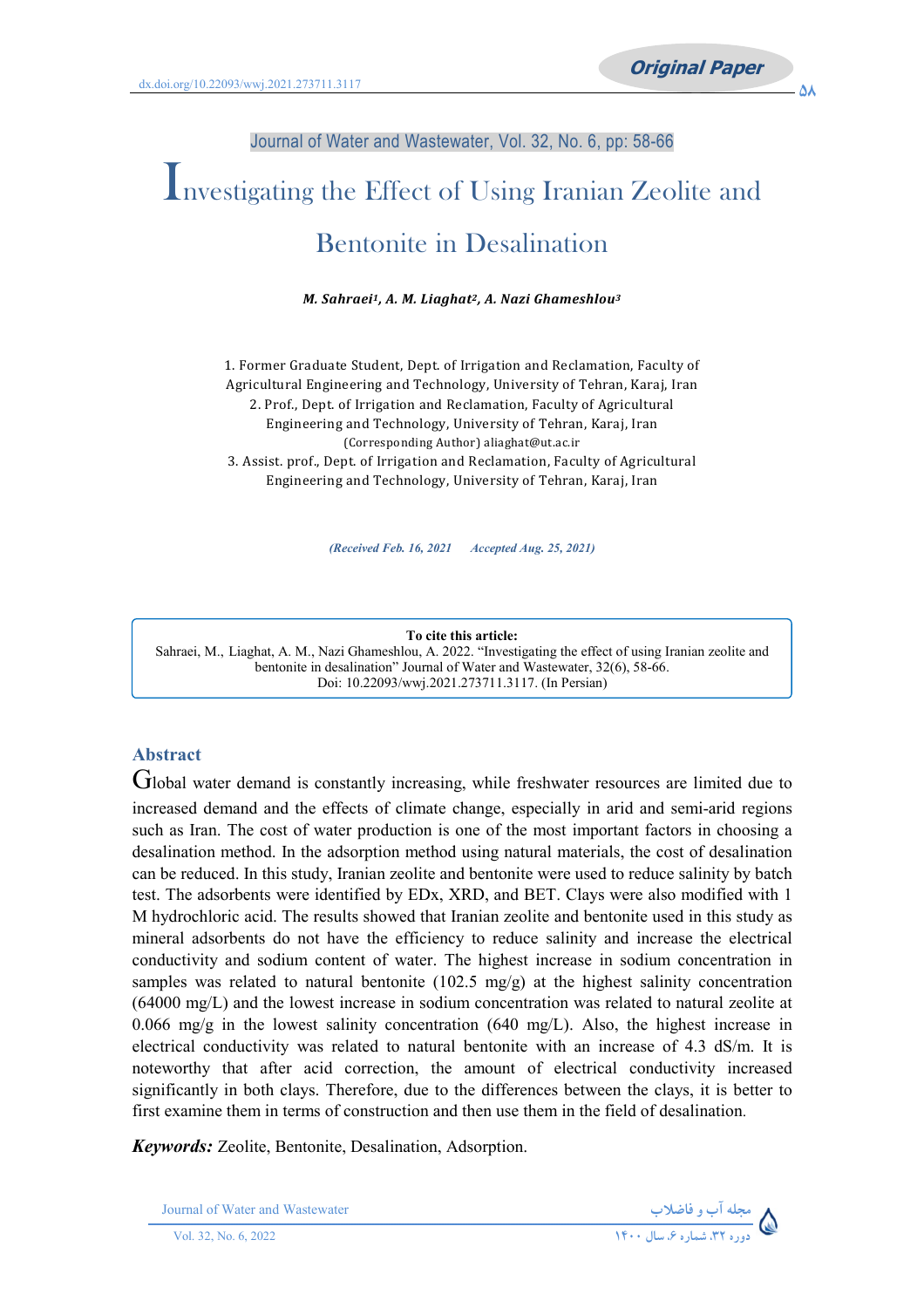مقاله يژوهشي

مجله آب و فاضلاب، دوره ۳۲، شماره ۶، صفحه: ۶۶-۵۸

## بررسی اثر استفاده از زئولیت و بنتونیت ایرانی در نمک≤زدایی

مريم صحرائي'، عبدالمجيد لياقت'، آرزو نازي قمشلو "

۱- دانشآموخته کارشناسی ارشد، گروه آبیاری و آبادانی، دانشکده مهندسی و فناوری کشاورزی، دانشگاه تهران، کرج، ایران ۲- استاد، گروه آبیاری و آبادانی، دانشکده مهندسی و فناوری کشاورزی، دانشگاه تهران، كرج، ايران (نويسنده مسئول) aliaghat@ut.ac.ir ۳- استادیار، گروه آبیاری و آبادانی، دانشکده مهندسی و فناوری کشاورزی، دانشگاه تهران، کرج، ایران

> يذيرش ١٤٠٠/٦/٣) (دریافت ۹۹/۱۱/۲۸

برای ارجاع به این مقاله به صورت زیر اقدام بفرمایید: صحرائی، م.، لیاقت، ع. م.، نازی قمشلو، آ.، ۴۰۰، "بررسی اثر استفاده از زئولیت و بنتونیت ایرانی در نمک(دایی " Doi: 10.22093/wwj.2021.273711.3117 . هـ - ٨٨- ٢٩

## چکیده

تقاضای جهانی آب پیوسته در حال افزایش است، این در حالی است که منابع آب شیرین بهدلیل افزایش تقاضـا و اثــرات تغییــر اقلیم بهخصوص در مناطق خشک و نیمهخشک مانند کشور ایران با محدودیت مواجـه هســتند. هزینــه آب تولیــد شــده، یکــی از مهم ترین عوامل مؤثر در انتخاب روش نمکزدایی است. در روش جذب با استفاده از مواد طبیعی می توان هزینـه نمـکزدایـی را کاهش داد. در این پژوهش با استفاده از دو ماده زئولیت، بنتونیت ایرانی برای کاهش شوری به روش آزمایش پیمانـهای اسـتفاده شد. جاذبها بهوسيله EDx, XRD, BET شناسايي شدند. همچنين رس۵ا بهوسيله اسيد هيدروكلريك يک مولار اصـلاح شــدند. نتايج نشان داد كه زئوليت و بنتونيت ايراني استفاده شده در اين پژوهش بهعنوان جاذبهاي معدني كـارايي لازم بـراي كـاهش شوری را نداشته و سبب افزایش هدایت الکتریکی و مقدار سدیم آب میشوند. بیشترین افزایش غلظت سدیم در نمونهها مربوط به بنتونیت طبیعی به مقدار ۱۰۲/۵ میلیگرم در گرم در بیشترین غلظت شوری معادل ۶۴۰۰۰ میلیگرم در لیتر و کمترین افزایش غلظت سدیم مربوط به زئولیت طبیعی به مقدار ۱۰۶۶۶ میلیگرم در گرم در کمترین غلظت شوری معادل ۶۴۰ میلیگرم در لیتـر بود. همچنین بیشترین افزایش هدایت الکتریکی مربوط به بنتونیت طبیعی با افزایش ۴/۳ دسی،سیمنز بر متر بود. قابل ذکر است که پس از اصلاح با اسید، مقدار هدایت الکتریکی بهطور قابل0لاحظهای در هـر دو رس افـزایش یافـت. بنـابراین بـا توجـه بـه تفاوتهای موجود بین رس&ا، بهتر است ابتدا از نظر ساختمانی بررسی و سپس در زمینه نمک;دایی استفاده شوند.

*واژههای کلیدی*: *ز*ئولیت، بنتونیت ، نمک *ز*دایی، جذب

#### ١- مقدمه

طی ۲۵ سال آینده تعداد افرادی که دچار کمبود منـابع آب خواهنـد شد تا ۴ برابر افزایش می یابد. این افزایش با رشد جمعیت و تقاضاي صنعت ارتباط مستقيم دارد,Engelman, 2000, Leitner). 1998)

در سطح کره زمین حدود ۱/۴ میلیارد مترمکعب آب وجود دارد کـه تنها ۲/۵ درصد این مقدار آب قابل آشامیدن است و مقدار عمده آن به صورت کوه یخ و یخچالها غیرقابل دسترس هستند. تنها ۷۷/۰



Journal of Water and Wastewater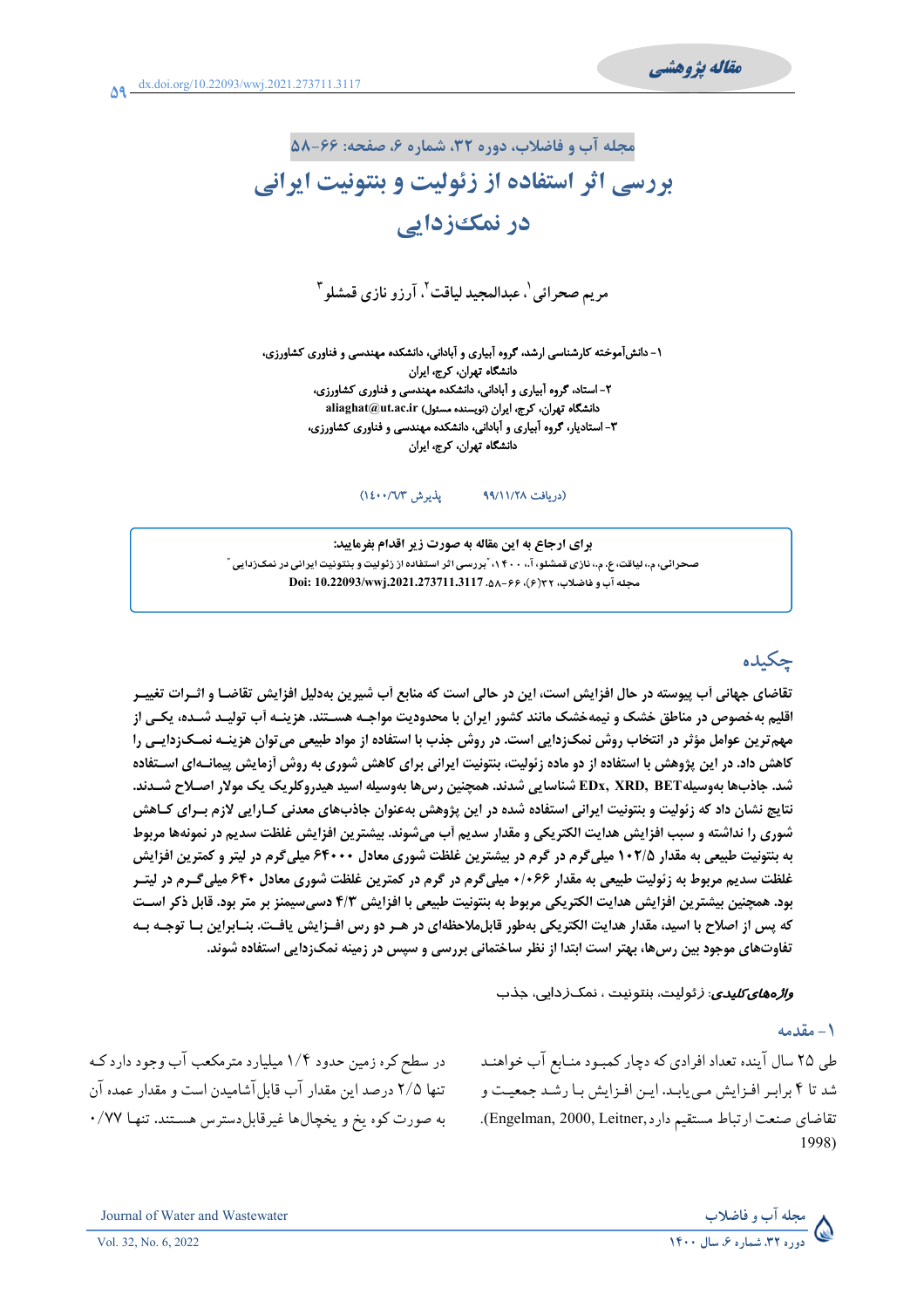درصد از کل آب موجود بهصـورت آب زیرزمینـی، آبهـای سـطحی، آب موجود در گیاهان و اتمسفر موجود است.

بنابراین روشهای نمکزدایی کمهزینه آبهای لبشور و آب دریا بسیار مورد توجه خواهد بود. این در حـالی اسـت کـه در طـول ۶۰ سال اخیر توجه بسیار زیادی به مبحث نمکزدایی شده است.

بهطور کلی نمکزدایی یک ابزار فنی برای افزایش منابع آب شیرین است، چه در مناطقی که منابع آب آنها محدود است و چـه در مناطقی که منابع آب آنها شور یا لب شـور اسـت ماننـد آبهـای شـور زیرزمینی، آبهای زهکش ها و پسـاب هـای شـور. بـا توجـه بـه آمـار موجود، در سراسر جهان حـدود ۷۵۰۰ میلیـون مترمکعـب آب شـور توسط روش،ای مختلف نمکزدایی، شیرین میشود که حدود ۰/۲ درصد از كل آب مصرفي دنيا است (Leitner, 1998).

استحصال آب شیرین از آب دریا توسط بسیاری از کشورهای حوضه مدیترانه و تمدن های خاورمیانه بررسی شده است، امـا رشـد نمک زدایی مدرن از سال ۱۹۶۰ توسط برخمی کشورهای حاشیه خلیجفارس آغاز شده است. همچنـین، پـژوهشهـای گسـترده بـرای تجاریسازی روش،ای نمکزدایی از سال ۱۹۶۰ در امریکا شروع شده است (Buros, 2000).

در ایران نیز از آنجایی که در منطقهای خشک و نیمهخشک با بارندگی متوسط سالیانه ۲۵۰ میلی متر کـه یـک سـوم مقـدار جهـانی است واقع شده، شـوري يـک مسـئله فراگيـر و محدودکننـده توليـد پایدار کشاورزی است، بهطوری که قسمتهای زیادی از مناطق خشک و نیمهخشک کشور، بهویژه فلات مرکزی، دشتهای ساحلی جنوب و دشت خوزستان، مبتلا به سطوح مختلف شوري هستند. نمکزدایی به سه روش کلی تقسیم میشود: ۱- روش هـاي گرمـايي ماننـد روش فلـش چنـد مرحلـهاي `، روش تبغير چند مرحلهاي<sup>٢</sup> (Ahmed et al., 1998)، روش تراكم بخـار <sup>٢</sup>. روش انجماد ′ و تبخیر. ٢- روش هاي غشايي ماننـد اسـمز معكـوس °، الكتروديـاليز °، اسـمز ييش رونده<sup>٧</sup> (Alfonso et al., 2009).

- Reverse Osmosis (RO)
- Electro Dialysis (ED)



٣- روش هـاي شـيميايي ماننـد رزيـن تبـادل يـون^، روش جـذب `، استخراج مايع-مايع``.

جذب یک فناوری قابل قبـول بـرای جداسـازی و از بـین بـردن نمکها و دیگر پونها از آب است. این پدیده علاوه بر فراهم که دن انعطاف پذیری و سادگی در طراحی فرایند، بهره برداری و نگهداری، همچنین در دسترس بودن طیف گستردهای از مواد جـاذب مـی توانـد با هزینههای کم نیز اجرایی شود Kumar et al., 2010, Gunay). al., 2007, Velazquez-Jimenez et al., 2015,  $et$ Shahmirzadi et al., 2016, Naidu et al., 2017)

فناوري و فرايند جذب تا حد زيادي توسط نوع و ماهيت مـواد به كار رفته به عنوان جاذب كنترل مى شود. تاكنون انواع مواد جـاذب برای نمکزدایی، نرم شـدن آب و کـاهش آلاینـدههـا بررسـی شـده .(Aghakhani et al., 2013)

در زمینه استفاده از زئولیت در تصـفیه آب و بهبـود کیفیـت آب یژوهش های بسیار زیادی در ایران و جهان انجام شده است. بیشتر یژوهشها در رابطه با حذف عناصر سنگین و عناصه فلمزی از آب بوده است. تعداد محدودي پژوهش بـر روي نمـکزدايـي بـهوسـيله زئولیت انجام شده و متأسفانه تا به این لحظه هـیج گزارشـی از تـأثیر زئولیت ایرانمی بمر نمسک زدایمی ارائمه نشمده است. از جمله پژوهش هـايي كـه انجـام شـده اسـت مـيتـوان بـه پـژوهش گيـب و همکاران در سال ۲۰۱۷ برای حل مشکل آبهای زیرزمینـی شـور یتاسیمدار `` با استفاده از دو جاذب مختلف در دو مرحله اشاره کـرد. بهایـن معنـی کـه آنهـا ابتـدا بـرای حـذف کلـر در محلـول از جـاذب MgAl-Co3 LDH و سيس براي حـذف سـديم از زئوليـت اسـتفاده کردند. زئولیت استفاده شده از نوع کلینوپتیلولیت و غنی از کلسیم و پتاسیم بود. ظرفیت تبادل کـاتیونی آن ۱/۶۷ میلـیاکـیوالانـت در لیتر و نسبت Si:Al آن ۵/۹۵ بود. نتایج نشـان داد زمـانی کـه ابتـدا كلر از محلول حذف و سپس بهوسيله زئوليت اصلاح شـده بـا اسـيد. تصفيه شده و غلظت سديم تا ٨٧ درصد كاهش مي يابـد Gibb et). al., 2017)

Vol. 32, No. 6, 2022

Journal of Water and Wastewater

Multi-Stage Flash Distillation (MSF)

Multiple-Effect Distillation

Vapor-Compression Desalination (VD) Freezing Desalination

Forward Osmosis

Ion-Exchange Resin (IE)

Adsorption<br>  $^{10}$  Liquid–Liquid Extraction

<sup>&</sup>lt;sup>11</sup> Potash Brine-Impacted Groundwater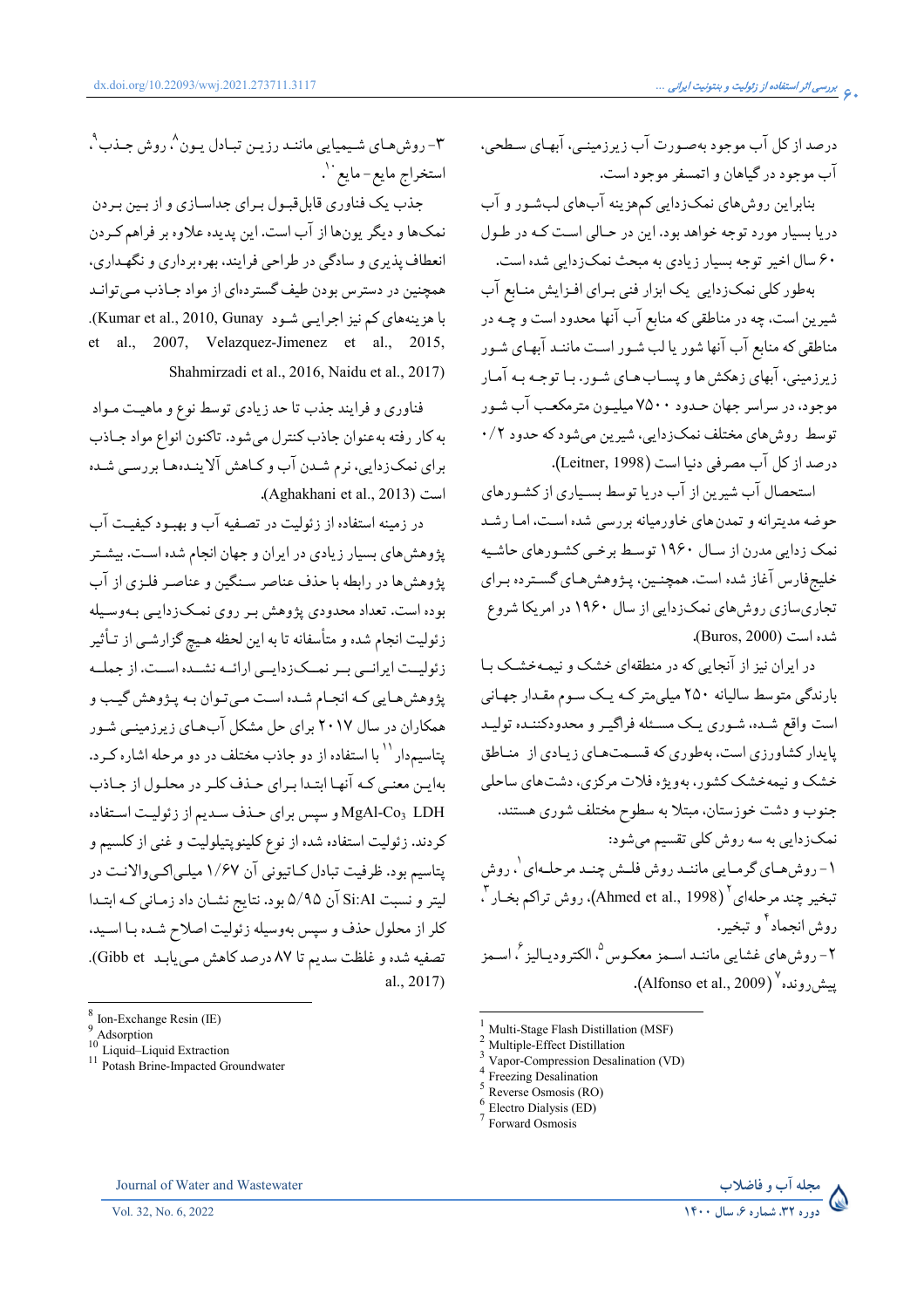پائول و همکاران در سال ۲۰۱۷ نیز با اصلاح کلینوپتیلولیت، آن را بـه يـك جـاذب بـا عملكـرد دوگانـه <sup>\</sup> بـراي نمـكزدايـي و خنثى سازى pH تبديل كردند. آنان ابتدا كلينويتيلوليت را بـهوسـيله سولفوريک اسيد اصلاح کرده، سپس در معرض  $\mathrm{Ca(OH)_2}$ قرار دادند. نتایج نشان داد که زئولیت اصلاح شده با اسید چـه بـا کلسـیم هیدروکسید و چه بدون آن، بهطور قابل.ملاحظـهای حـذف سـدیم را بهبود مي بخشد. حذف سديم با زئوليت اصلاح شـده بـين ۴۵ تـا ٨٨ درصد متغیـر بـود. در حـالي كـه زئوليـت طبيعـي حـذفي حـدود ٢٥ درصد از خـود نشـان داد. اصـلاح بـا اسـيد سـبب شـد كـه زئوليـت متخلخلتر شود و اين دليلي بر حذف قابل قبول سديم بود. همچنـين، استفاده از زئوليت اصلاح شده با اسيد و كلسيم هيدروكسيد باعث ايجاد pH خنثى در محلول شد (Paul et al., 2017).

ویبوو و همکاران در سال ۲۰۱۷ در پژوهشی ایزوترمهای جیذب، تر مودینامیک و سینتیک جیذب نمیک توسیط زئولیت را  $R_L = \cdot / 0$ بررسی کردند. نتایج نشـان داد کـه ضـریب جداسـازی A۸۸ نشانگر ماهیت روند جـذب مطلـوب اسـت. همـان طـور كـه شـدت جذب زیاد و میانگین انرژی آزاد کم نشان مـیدهـد. جـذب از نـوع فیزیکی است. مدل جنبشی شبهمرتبه دوم بهخوبی با دادههای آزمایش متناسب است، بنابراین بر اساس خصوصیات ایزوترمهای جذب، ترمودینامیک و سینتیک جـذب، زئولیـت پتانسـیل مناسـبی برای فرایند نمکزدایی از آب دریا را دارد ,.Wibowo et al).  $2017$ 

برخلاف زئولیت پژوهش هایی در زمینه استفاده از بنتونیت در نمکزدایی، کمتر انجام شده است و بیشتر پژوهشها مانند زئولیت به جذب فلزات سنگین اشاره دارنـد. از جملـه پـژوهشهـایی کـه از بنتونیت برای حذف نمک از آب استفاده شده است میتوان به پژوهش نل و همکاران در سال ۲۰۱۴ اشـاره کـرد کـه از بنتونيـت و آتاپولگیت برای پیش تصفیه آب دریا در فرایند نمکزدایی استفاده کردند. در این پژوهش مشخصات رس که از منطقه آفریقای جنـوبی تهیه شده بود با استفاده از XRF ،XRD و SEM مشخص شد. بـرای اطمینان از جذب حداکثر کلیـه عناصـر ممکـن بـر روي خـاک رس، دولوميت سوخته (CaO, MgO)براي افزايش pH به محلول اضافه شد. نتـايج نشـان داد كـه جـذب كلسـيم، منيـزيم و سـديم بـر خـاك



بنتونیت و آتاپولگیت، مدل سینتیک شبهمرتبه دوم و مـدل ایزوتـرم لانگمیر را دنبال میکند. همچنین با افزایش pH ظرفیت جـذب بیشتر به دست آمد. تجزیهوتحلیل طیفسنجی FTIR نشان میدهـد كه گروه عملكردي OH مسئول جذب فلز است(Nel et al., 2014). با استناد به پژوهشهای ذکر شده و ضرورت انجام چنـین پژوهشـی در کشوری مانند ایران که شاهد مشکل شـوری و کمبـود منـابع آب است، این پژوهش با هدف استفاده از مـواد طبیعـی ماننـد زئولیـت، بنتونیت، بهعنوان موادی ارزان که در اکثر مناطق ایران قابل دسترس اسـت و از طريــق روش جــذب بــهعنــوان روشــي كــمهزينــه، در كاهش/حذف شوري و يون سديم از آب انجام شد.

### $\mathsf{L}$ مواد و روش

این پژوهش در آزمایشگاه کیفیت آب دانشکده مهندسی کشـاورزی و فناوری پردیس کشاورزی و منابع طبیعی دانشگاه تهران واقع در شهر کرج انجام شد. زئولیت و بنتونیت استفاده شده در این آزمایش بهترتیب از معادن سمنان و زنجان تهیـه شـد. انـدازه ذرات زئولیـت ٣٧ ميكرومتــر و بنتونيــت ٢٩٧ ميكرومتــر بــود. قبــل از انجــام آزمایش ها برای جداسازی املاح اضافی، زئولیت و بنتونیت را بهوسیله آب مقطر شستشو داده شدند. برای این منظور هر ۱۵ تا ۲۰ گرم رس را با ۱ لیتر آب مقطر مخلوط کرده و پـس از هـم زدن به مدت ۲ ساعت اجازه داده شد که تهنشین شود. پس از ۲ ساعت آب رويي سيفون شده و اين عمل تا رسيدن به هدايت الكتريكي ١١ میکروزیمنس بر سانتی متر ادامه یافت. سپس رس باقیمانده بهمـدت ۲۴ ساعت در دمای ۸۰ درجه سلسیوس در آون خشک شد.

در آزمایش های پیمانهای، محلول هایی با غلظت شوری ۶۴. ۳۲، ۲۵/۶، ۱۹/۲، ۱۲/۸، ۶/۴، ۳/۲، ۳/۲ و ۰/۶۴، میله گرم در لیت بهوسیله نمک NaCl تهیه شد. در هر محلول ۱۵۰ میلی لیتری از هـر غلظت شوري، ۵ گرم زئوليت و بنتونيت بهصورت جداگانه ريخته و بر روی شیکر مکانیکی بهمدت ۳۰ دقیقه مخلوط شـدند. بـرای هـر غلظت سه تکرار در نظر گرفته شد. سپس بهمنظور جداسـازی ذرات بنتونيت، زئوليت، محلول ها در لولـه فـالكون ريختـه و بـا قـدرت ۳۰۰۰ دور بر دقیقه به مـدت ۵ دقیقـه سـانتریفیوژ شـد. نمونـههـای صاف شده در ظرفهای نگهداری آب برای انجام تحلیلهای بعـدی نگهداری شد. (آزمایش های پیمانهای با مدت زمان ۲۴ سـاعت نیـز

 $1$  Dual Functions

Journal of Water and Wastewater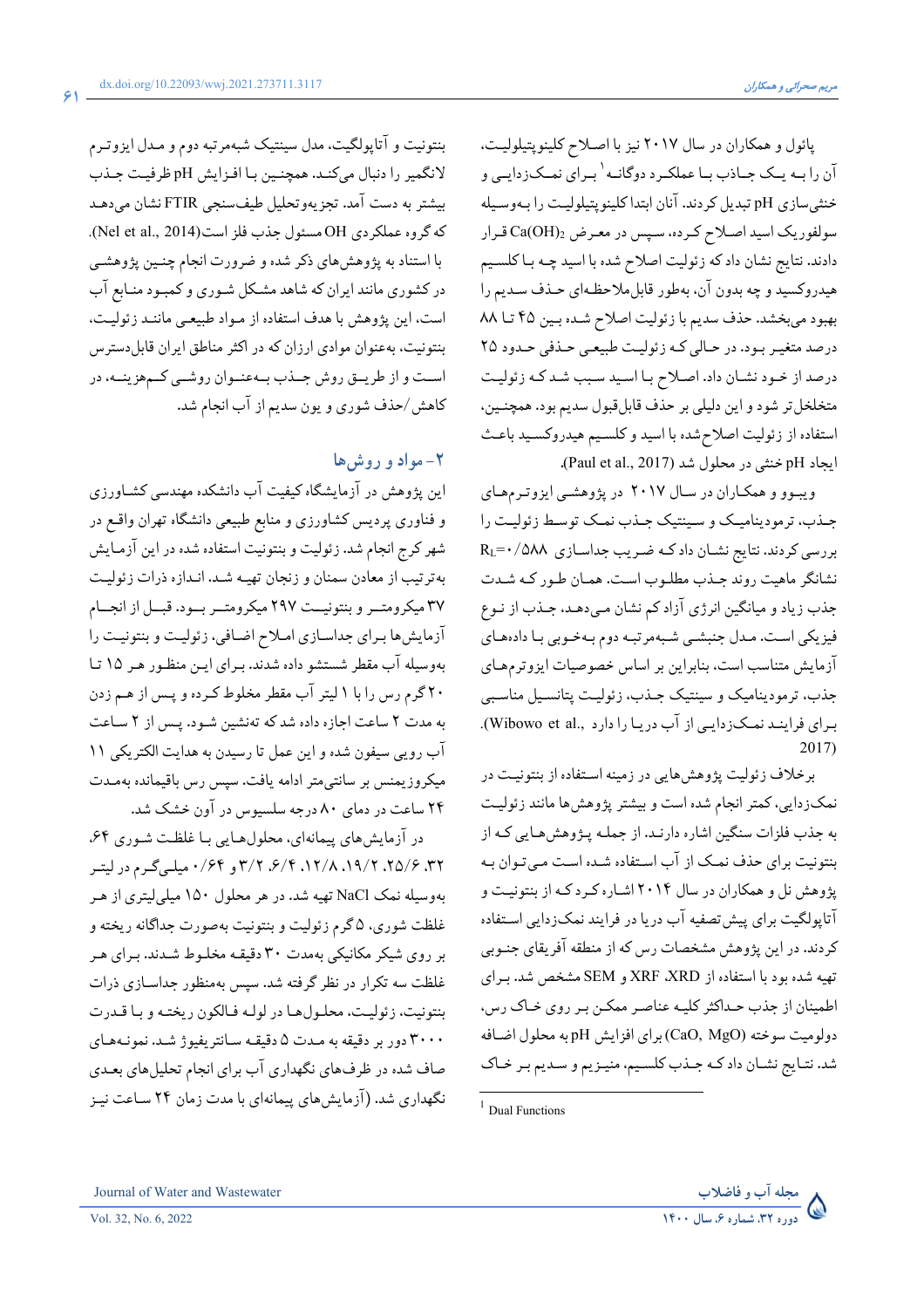انجام شد که بهخاطر نبود تفاوت در نتایج، دادههای آن ارائـه نشـده است).

همچنـین در ایـن پـژوهش بـه اصـلاح زئولیـت و بنتونیـت نیـز پرداخته شد. برای اصلاح زئولیت و بنتونیت از اسید کلریدریک ١ مولار استفاده شد. ابتـدا ۴۰۰ گـرم زئوليـت و بنتونيـت بـهصـورت جداگانه در ۱ لیتر محلول ۱ مولار اسیدکلریدریک ریختـه و اجـازه داده شد بهمدت ۲۴ ساعت بر روی شیکر مغناطیسی مخلوط شود. سيس محلول با قـدرت ٣٠٠٠ دور بـر دقيقـه بـهمـدت ۵ دقيقـه سانتریفیوژ و سپس محلول رویی دور ریختـه شـد و فـالکون بـا آب مقطر، پر و تکان داده شد تاکامل حل شود و دوباره سانتریفیوژ شـد. این عمل تا زمانی ادامه یافت که pH محلول رویبی بین ۶/۵ تا ۷ قرار گرفت. سیس زئولیت و بنتونیت شسته شده بهمدت ٢۴ ساعت در دمــای ۸۰ درجــه سلســیوس در آون خشــک شــد. همچنــین آناليزهـياي BET ، XRD ، <sup>٢</sup>EDx ، ' SEM و ظرفيــت تيــادل کاتیونی<sup>0</sup>نیز بر روی زئولیت و بنتونیـت بـرای بررسـیهـای بیشـتر انجام شد.

۳-نتايج و بحث

نتايج آناليزهاي فيزيكوشيميايي رسها نشان دادكه ظرفيت تبادل کاتیونی برای زئولیت و بنتونیت بهترتیب ۶۷ و ۴۳ میلی اکیوالانت بر ۱۰۰ گرم خاک خشک است که ظرفیت کـاتیونی بـهدسـت آمـده بـراي زئوليـت بـه نسـبت مقـدار مطـرح شـده در پـژوهش ژائـو و همکاران در سال ۲۰۰۸ کمتر است. مقـداری کـه توسـط آنهـا بـرای زئوليت كلينويتيلوليت در دو منطقـه غـرب آمريكـاگـزارش شـده ۱۱۲و ۱۳۶ میلی اکیوالانت بر ۱۰۰ گرم خاک خشک است Zhao). et al., 2008)

همچنین نتایج آنالیز EDx یا طیـفسـنجي پـراش انـرژي پرتـو ايكس نشان مىدهد كه در زئوليت و بنتونيت، مقدار كلسيم نسبت به سديم بيشتر است (جدول ١). بنابراين مي توان آنها را بنتونيـت و زئوليت كلسيمبي خـواند. همچنيـن XRD (شكـل ١ و٢) نشــان مبي دهـد کـه در نمـونه زئوليت، کلينـويتيلوليت و بنتونيت، مـونـت

Scanning Electron Microscopy (SEM)

Energy Dispersive X-Ray (EDx)

X-Ray Diffraction (XRD)

<sup>&</sup>lt;sup>5</sup> Cation Exchange Capacity



| <b>جدول ۱</b> - درصد وزنی عناصر در زئولیت و بنتونیت طبیعی   |
|-------------------------------------------------------------|
| <b>Table 1.</b> Chemical composition [wt. %] of the zeolite |
| and bentonite                                               |

| Element   | Bentonite      | <b>Zeolite</b> |
|-----------|----------------|----------------|
| Sodium    | 1.16           | 2.36           |
| Magnesium | 2.92           | 3.92           |
| Aluminium | 13.76          | 8.65           |
| Silicon   | 68.33          | 55.06          |
| Potassium | 1.56           | 3.02           |
| Calcium   | 11.18          | 23.68          |
| Titanium  | 0 <sub>1</sub> | 0.68           |
| Ferrum    | 0.94           | 2.62           |
| Manganese | 0.049          |                |

موریلونیت بیشترین مقدار را دارد، بنابراین زئولیت استفاده شـده از نوع كلينويتيلوليت كلسيمي است و نسبت Si/Al برابر ۶/۶۳ است. همچنین عکس هـاي SEM بـراي نمونـه زئوليـت و بنتونيـت نشـان میدهد که هر دو ساختاری لایهای دارند (شکل ۳ و ۴). بزرگنمایی در تصاویر نشان می دهد که صفحات یا میلـههـای جداگانـه بـر روی زئوليت، تركيبات ظريف از مواد معدني هستند ,.Mansouri et al).  $2013)$ 

نتايج بهدست آمـده بـا نتـايجي كـه ويبـوو و همكـاران در سـال ۲۰۱۷ در پژوهش خود بهدست آوردنـد، مغـايرت داشـت. زئوليـت استفاده شـده در پــژوهش آنهـا از نــوع كلينوپتيلوليــت بــا نســبت Si/Al برابر ۴/۱۶ بود (Wibowo et al., 2017).



Journal of Water and Wastewater

Brunauer-Emmett-Teller (BET)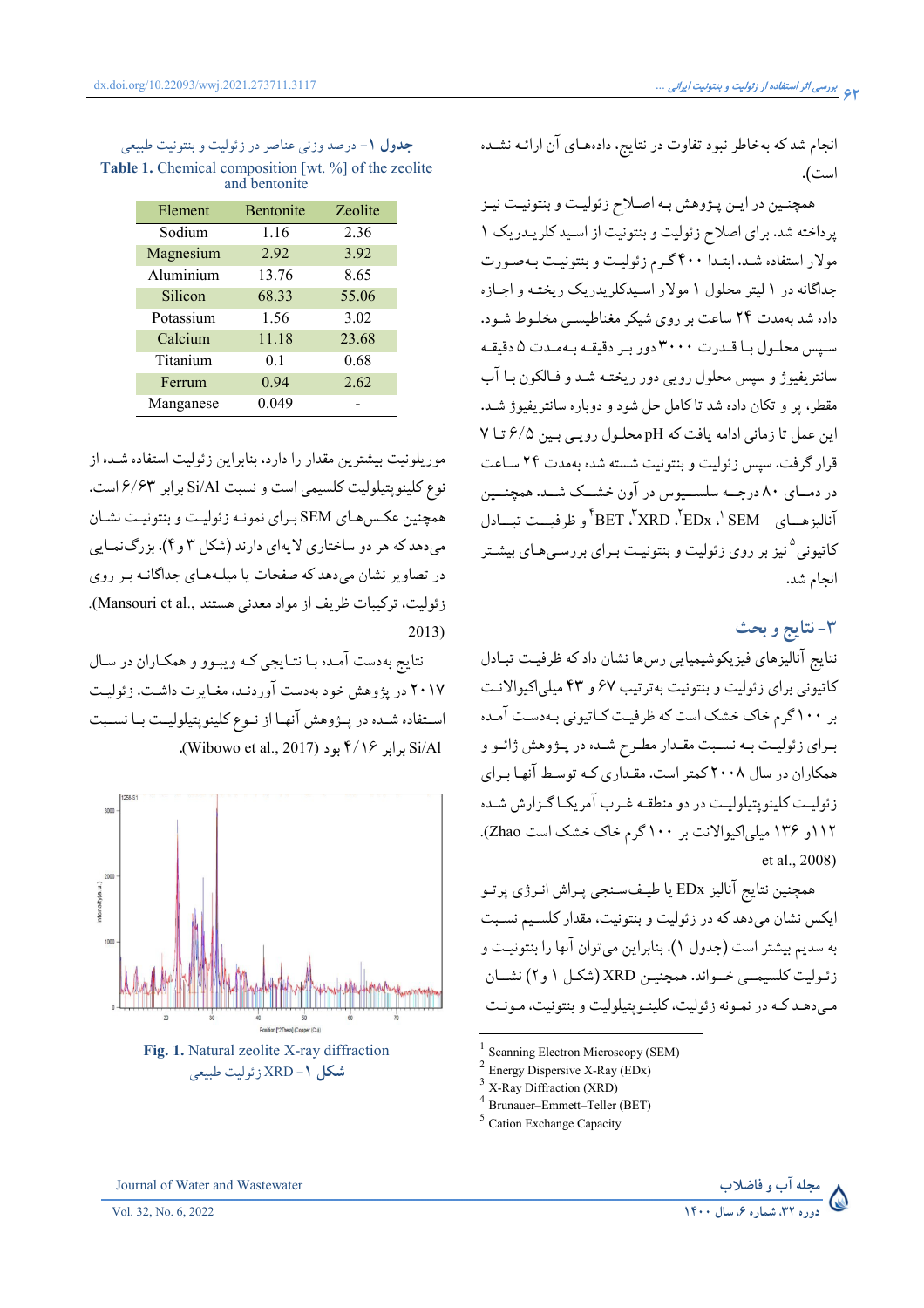

Fig. 4. SEM of natural zeolite شكل ۴-عكس ميكروسكوپ الكتروني زئوليت طبيعي

بسیار کمتر از زئولیتهای استفاده شده در پژوهش های Santiago) et al., 2016, Zhoo et al., 2008, Wibowo et al., 2017, Paul et al., 2017) برای نمک زدایی بود.

دادههای آنالیز BET در جدول ۲ نشان میدهـد کـه سـطح ویـژه زئولیت ۱۶/۵۶۹ مترمربع بر گرم و بنتونیت ۸۳ مترمربع بر گـرم است. همچنین حجم مزوپورها برای زئولیت و بنتونیت بهترتیب ۰/۰۶۹ و ۰/۱۹ سانتی مترمکعب بر گرم است. مقدار بهدستآمده از آنالیز زئولیت نسبت به مقداری که منصوری و همکـاران در سـال ۲۰۱۳ از زئولیت کلینوپتیلولیت منطقه سمنان در پژوهش خـود ارائـه دادنـد، كمتـر اسـت. در پــژوهش آنهـا، سـطح ويــژه و حجــم مزوپورهـا بــهترتيــب ٨۴/۴۵مترمربــع بــركــرم و٥٣٠/٠ سانتي متر مكعب بـر گـرم گـزارش شـده بـود Mansouri et al., ).  $2013)$ 

همان طور که از جدول ۲ مشاهده میشود سطح ویـژه زئولیـت استفاده شمده در این پژوهش با پژوهش های قبلمی اختلاف قابل تاملی دارد و بسیار کمتر بود. مقدار بهدست آمده برای بنتونیت با مقدار حاصل شده در پژوهش مزینانی و همکاران در سال ۲۰۱۵ کـه از بنتونیت زنجــان بــرای حــذف متیلــن بلو استفـاده کـردهانـد، . (Mazinani et al., 2015) بسيار نزديک بود

با انجام آزمایش های پیمانهای مشخص شـد کـه میـزان افـزایش مقدار سدیم در بنتونیت و زئولیت اصلاح شـده بـا اسـید نسـبت بـه میزان افزایش در بنتونیت و زئولیت طبیعی کمتر است که مـیتوانـد



Fig. 2. Natural bentonite X-ray diffraction شكل ٢- XRD بنتونيت طبيعي



Fig. 3. SEM of natural bentonite شكل ٣-عكس ميكروسكوپ الكتروني بنتونيت طبيعي

طبق گفته شري در سال ٢٠٠٣ در زئوليتهاي با نسبت Si:Al بالا، تبادل کامل یونهای یک ظرفیتی با یونهای دوظرفیتی بسـیار دشوار می شود (Sherry, 2003).

همچنین، ونک و همکاران در سال ۲۰۱۶ دریافتند که هر چه نسبت Si به Al کمتر باشد، تبادل کاتیونی بیشتری حاصل مے شـود. اين عامل به اين دليل است كه هر جايگزيني Si بـه وسـيله Al منجـر به عدم تعادل بار بیشتر می شود (Wenk and Bulakh, 2016).

همچنین ژائو و همکاران دریافتند که میزان زیاد کلسیم زئولیت همیشه به تبادل و جذب زیاد سدیم منجر نمـیشـود (Zhao et al., 2008)

ظرفت تبادل کاتیونی زئولیت استفاده شده در این یژوهش نیز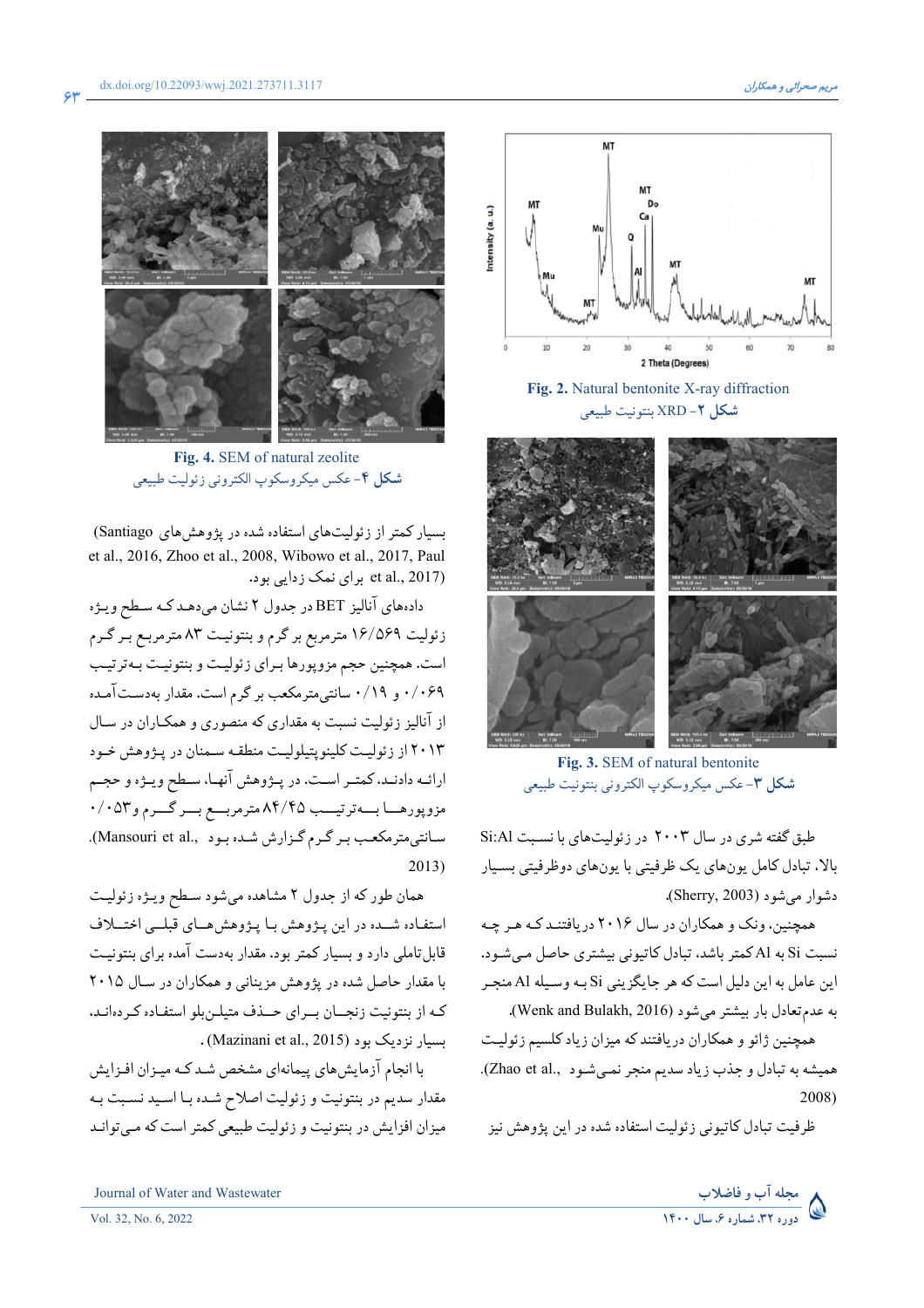| <b>TWORK IT MUMBERS</b> of the <i>Ecolity</i> and <i>contounce</i> porous subductines $\sigma_f$ but memod |                  |         |  |  |
|------------------------------------------------------------------------------------------------------------|------------------|---------|--|--|
|                                                                                                            | <b>Bentonite</b> | Zeolite |  |  |
| Specific surface area<br>$(m^2/g)$                                                                         | 79               | 16.569  |  |  |
| Pore volume $\text{ (cm}^3\text{/g)}$                                                                      | 0.21             | 0.069   |  |  |
| Pore diameter (nm)                                                                                         | 83               | 1.64    |  |  |

جدول ۲- پارامترهای ساختار متخلخل زئولیت و بنتونیت به روش BET **Table 2.** Parameters of the zeolite and bentonite porous structures by BET method

> بهدلیل شستشوی سدیم در حین اسیدشویی باشد. امـا از آنجـایی کـه مقدار افزايش سديم قابل توجه است، اسيدشويي زئوليت و بنتونيت آن چنان مؤثر نبوده است (شکل ۵).



Fig. 5. Increased amount of sodium in solution by natural and modified zeolite and bentonite شکل ۵- افزایش مقدار سدیم در محلول به وسیله زئولیت و بنتونیت طبیعی و اصلاح شده



Fig. 6. Increased amount of electrical conductivity in solution by natural and modified zeolite and bentonite **شکل ۶**–افزایش مقدار هدایت الکتر یکی در محلول به وسیله زئوليت وبنتونيت طبيعي و اصلاح شده

همان طور که در شکل ۶ مشاهده می شود مقدار افزایش هـدایت الکتریکی در زئولیت و بنتونیت اصلاح شده، کمی بیشتر از افـزایش هدايت الكتر يكي در زئوليت و بنتونيت طبيعي است. دليل ايـن امـر می تواند آزاد شدن یون +H باشد که هنگام اسیدشویی وارد ساختار بنتونيت و زئوليت شده است. همچنين اسيدشويي و وجود يون +H. سبب ناپایـداری سـاختار رس و درنتیجـه دلیـل آزادسـازی بیشـتر يون هاي موجود در زئوليت و بنتونيت شده است.

## ۴-نتىجەگىرى

آزمايش هاي پيمانهاي انجام شده بهوسيله زئوليت و بنتونيت طبيعي و اصلاح شده با اسيد نشان داد كه اين دو مـاده تهيـه شـده از معـادن ايران براي فرايند نمكزدايي مناسب نبوده و سـبب افـزايش مقـدار سديم و هدايت الكتريكي محلول مي شوند. آناليزهـاي BET و EDx انجام شده بر زئولیت و بنتونیت نشـان داد کـه بـرای اسـتفاده از ایـن مواد در نمکزدایی نمی تـوان بـه قطعیـت کلـی رسـید و لازم اسـت مشخصات فیزیکی و شیمیایی نمونههـا بررسـی شـود. هرچـه سـطح و پژه زئولت کمتر و نسبت Si:Al آن پیشتر پاشید، تبادل کیاتیونی بهندرت اتفاق می|فتد. برای بنتونیت بهدلیل نبود پژوهش های کـافی نمي توان نتيجه مشخصي بيان كرد.

## ۵– قدردانی

از اساتید گرامی دکتر حسن توفیقی، دکتر محسن فـرحبخش و دکتـر مهدی جنوبی که ما را در انجام ایـن پـژوهش مـورد لطـف و عنایـت خود قرار دادند بسیار سیاسگزاریم.

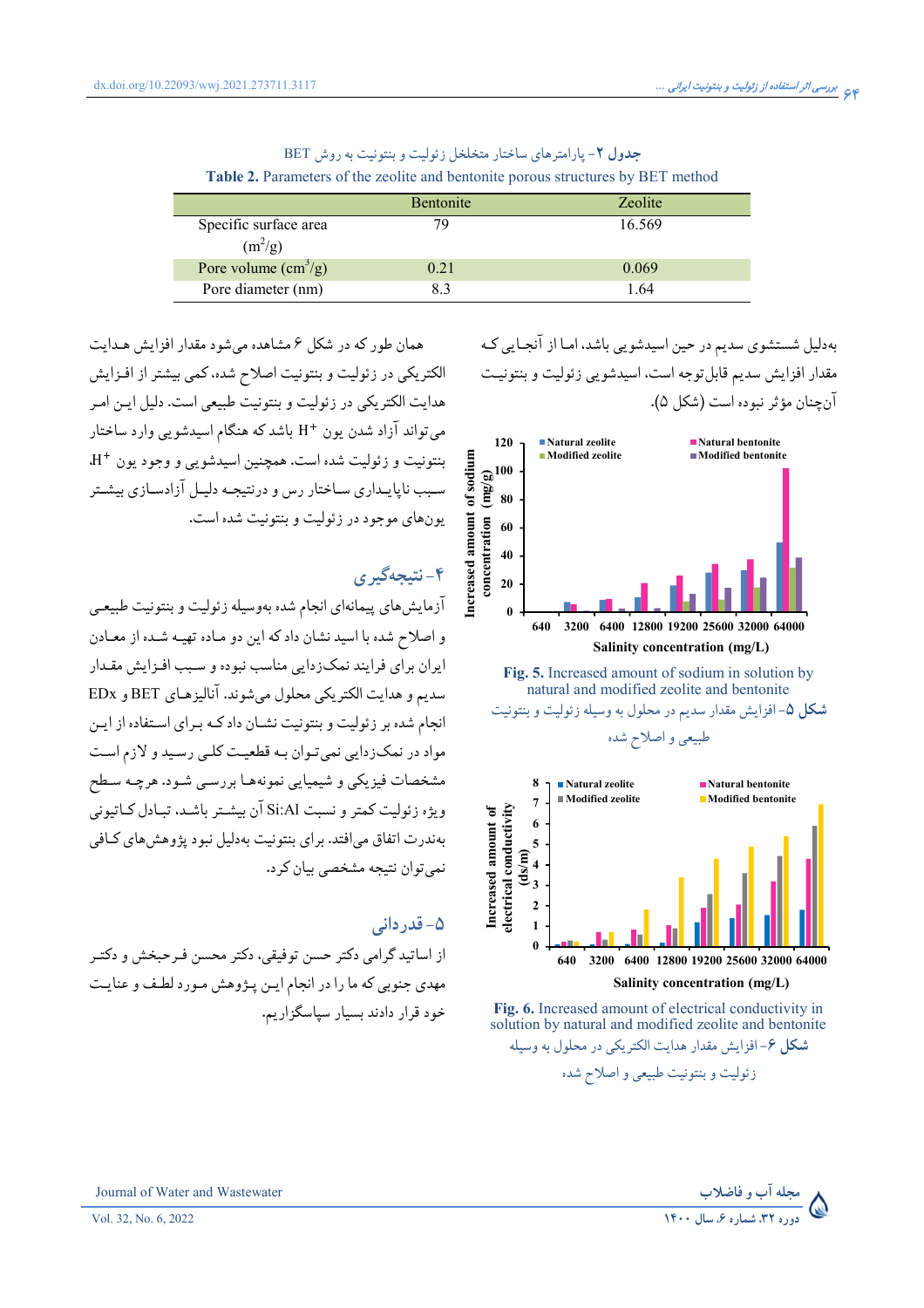#### **References**

- Ahmed, S., Chughtai, S. & Keane, M. A. 1998. The removal of cadmium and lead from aqueous solution by ion exchange with Na.Y zeolite. *Separation and Purification Technology*, 13**,** 57-64.
- Alfonso, L., Jonoski, A. & Solomatine, D. 2009. Multiobjective optimization of operational responses for contaminant flushing in water distribution networks. *Journal of Water Resources Planning and Management*, 136**,** 48-58.
- Aghakhani, A., Mousavi, S. F. & Mostafazadeh-Fard, B. 2013. Desalination of saline water with single and combined adsorbents. *Desalination and Water Treatment*. 51(7-9)**,** 1928-1935.
- Buros, O. K. 2000. *The ABCs of Desalting*, International Desalination Association,Topsfield, Massachusetts, USA.
- Engelman, R. 2000. *People in the balance. Population and natural resources at the turn of the millennium*, Population Action International, Washington, USA.
- Gibb, N. P., Dynes, J. J. & Chang, W. 2017. Synergistic desalination of potash brine-impacted groundwater using a dual adsorbent. *Science of the Total Environment*. 593**,** 99-108.
- Günay, A., Arslankaya, E. & Tosun, I. 2007. Lead removal from aqueous solution by natural and pretreated clinoptilolite: adsorption equilibrium and kinetics waste paper recycling inventory view project lead removal from aqueous solution by natural and pretreated clinoptilolite: adsorption equilibrium and kinetics. *Journal of Hazardous Materials*, 146**,** 362-371.
- Kumar, P. S., Ramalingam, S., Sentamarai, C., Niranjanaa, M., Vijayalakshmi, P. & Sivanesan, S. 2010. Adsorption of dye from aqueous solution by cashew nut shell: studies on equilibrium isotherm, kinetics and thermodynamics of interactions, *Desalination*, 261(1-2)**,** 52-60.
- Leitner, G. F. 1998. Is there a water crisis?, *International Desalination and Water Reuse Quarterly*, 7(4)**,** 10-21.
- Mansouri, N. Rikhtegar, N., Panahi, H. A., Atabi, F. & Shahraki, B. K. 2013. Porosity, characterization and structural properties of natural zeolite - clinoptilolite - as a sorbent'. *Environment Protection Engineering,* 39(1)**,** 139-152.
- Mazinani, B., Divandari, M., Bakhtiari, L. & Haghighatzadeh, A. 2015. Investigation of physical properties and water pollution of Iranian bentonite in Zanjan black house. *Water Engineering Conference*, Tehran, Iran. (In Persian)
- Naidu, G., Jeong, S., Johir, M. A. H., Fane, A. G., Kandasamy, J. & Vigneswaran, S. 2017. Rubidium extraction from seawater brine by an integrated membrane distillation-selective sorption system. *Water Research*, 123**,** 321-331.
- Nel, M., Frans, B. W. & Fosso-Kankeu, E. 2014. *Adsorption Potential of Bentonite and Attapulgite Clays Applied for the Desalination of Sea Water*, in 6<sup>th</sup> International Conference on Green Technology, Renewable Energy and Environmental Engineering, 171-175. Cape Town, South Africa.
- Paul, B., Dynes, J. J. & Chang, W. 2017. Modified zeolite adsorbents for the remediation of potash brineimpacted groundwater: built-in dual functions for desalination and pH neutralization. *Desalination*, 419**,** 141-151.
- Santiago, O., Walsh, K., Kele, B., Gardner, E. & Chapman, J. 2016. Novel pre-treatment of zeolite materials for the removal of sodium ions: potential materials for coal seam gas co-produced wastewater. *SpringerPlus*, 5(1)**,** 1-16.
- Shahmirzadi, M. A. A., Hosseini, S. S. & Tan, N. R. 2016. Enhancing removal and recovery of magnesium from aqueous solutions by using modified zeolite and bentonite and process optimization. *Korean Journal of Chemical Engineering*, 32(12)**,** 3529-3540.